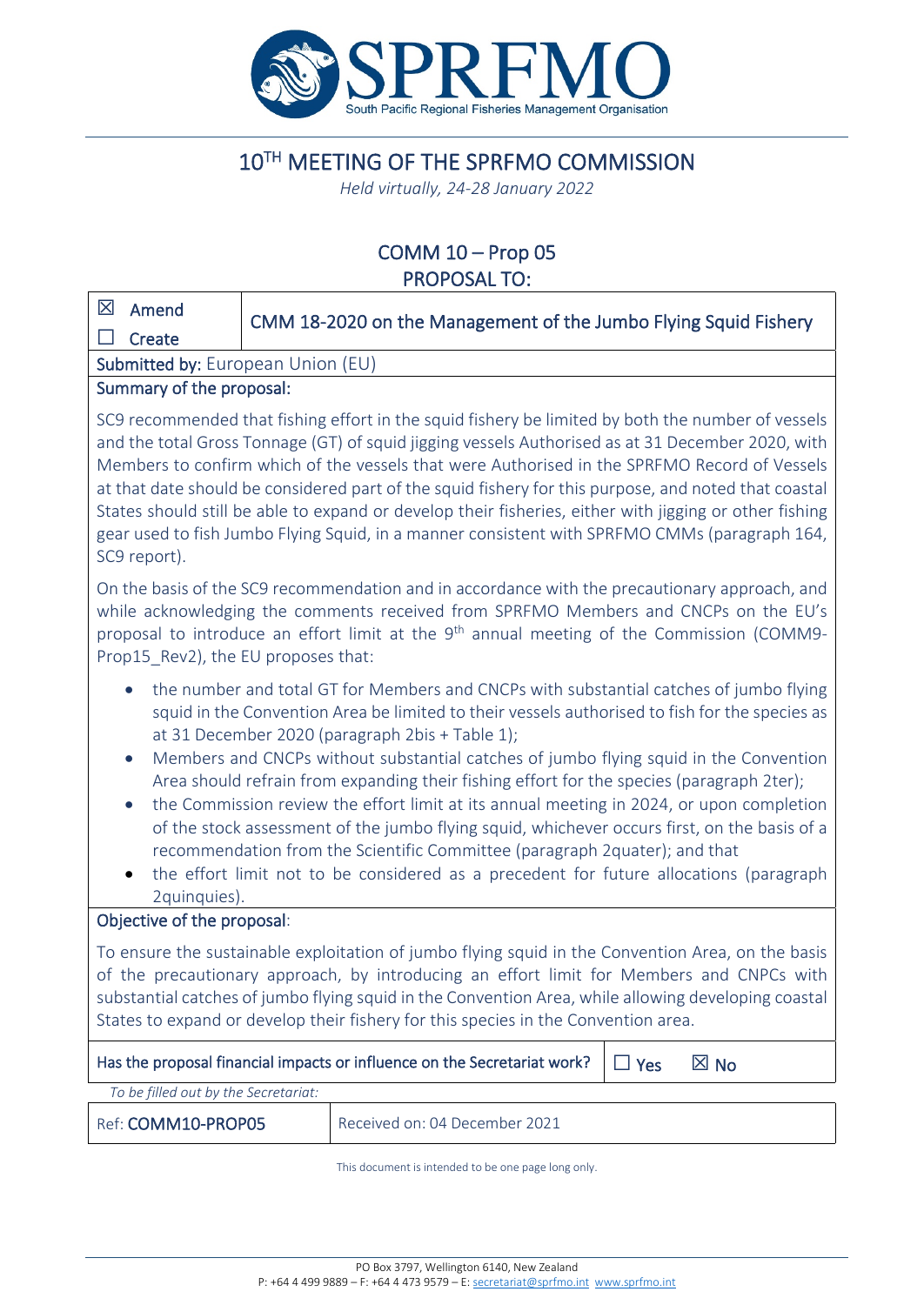

# CMM 18-2022

# Conservation and Management Measure on the Management of the Jumbo Flying Squid Fishery

*(Supersedes CMM18-2020)*

#### The Commission of the South Pacific Regional Fisheries Management Organisation;

*NOTING* that there has been a substantial increase in catches of and fishing effort for jumbo flying squid in the Convention Area since 1990;

*CONCERNED* that there is uncertainty concerning the stock status and exploitation rate of jumbo flying squid;

*TAKING INTO ACCOUNT* the discussions at the 2<sup>nd</sup> Squid Workshop on 5-6 October 2019 and the 7<sup>th</sup> meeting of the Scientific Committee from 7 to 12 October 2019, and the 9<sup>th</sup> meeting of the Scientific Committee from 27 September to 2 October 2021;

*BEARING IN MIND* the commitment to apply the precautionary approach and take decisions based on the best scientific and technical information available as set out in Article 3 of the Convention;

*RECOGNISING* that a primary function of the Commission is to adopt Conservation and Management Measures (CMMs) to achieve the objective of the Convention, including, as appropriate, CMMs for particular fish stocks;

*AFFIRMING* its commitment to ensure the long-term conservation and sustainable management of jumbo flying squid stocks in accordance with the objective of the Convention;

*RECOGNISING* the need for effective monitoring and control and surveillance of fishing for jumbo flying squid in the implementation of this measure pending the establishment of monitoring, control and surveillance measures pursuant to Article 27 of the Convention;

*RECALLING* Articles 20(3) and 20(4) of the Convention;

*FURTHER RECALLING* the need set out in Article 4 of the Convention to ensure compatibility of CMMs established for the high seas and those adopted for areas under national jurisdiction, and the duty of Contracting Parties to cooperate to this end;

*RECALLING* also Article 21(1) of the Convention;

*ADOPTS* the following CMM in accordance with Articles 8 and 21 of the Convention:

### General Provisions

- 1. This CMM applies to all vessels flagged to Members and Cooperating Non-Contracting Parties (CNCPs) engaged in or intending to engage in fishing for jumbo flying squid (*Dosidicus gigas*) in the Convention Area.
- 2. Only fishing vessels duly authorised pursuant to Article 25 of the Convention and in accordance with CMM 05-2021 (Record of Vessels) that are flagged to Members and CNCPs shall participate in the fishery for jumbo flying squid in the Convention Area.

### Effort management

2bis Members and CNCPs with substantial harvest of jumbo flying squid in the Convention Area shall limit the number and total gross tonnage (GT) of vessels flying their flag authorised to fish for jumbo flying squid in the Convention Area as at 31 December 2020, as set out in Table 1.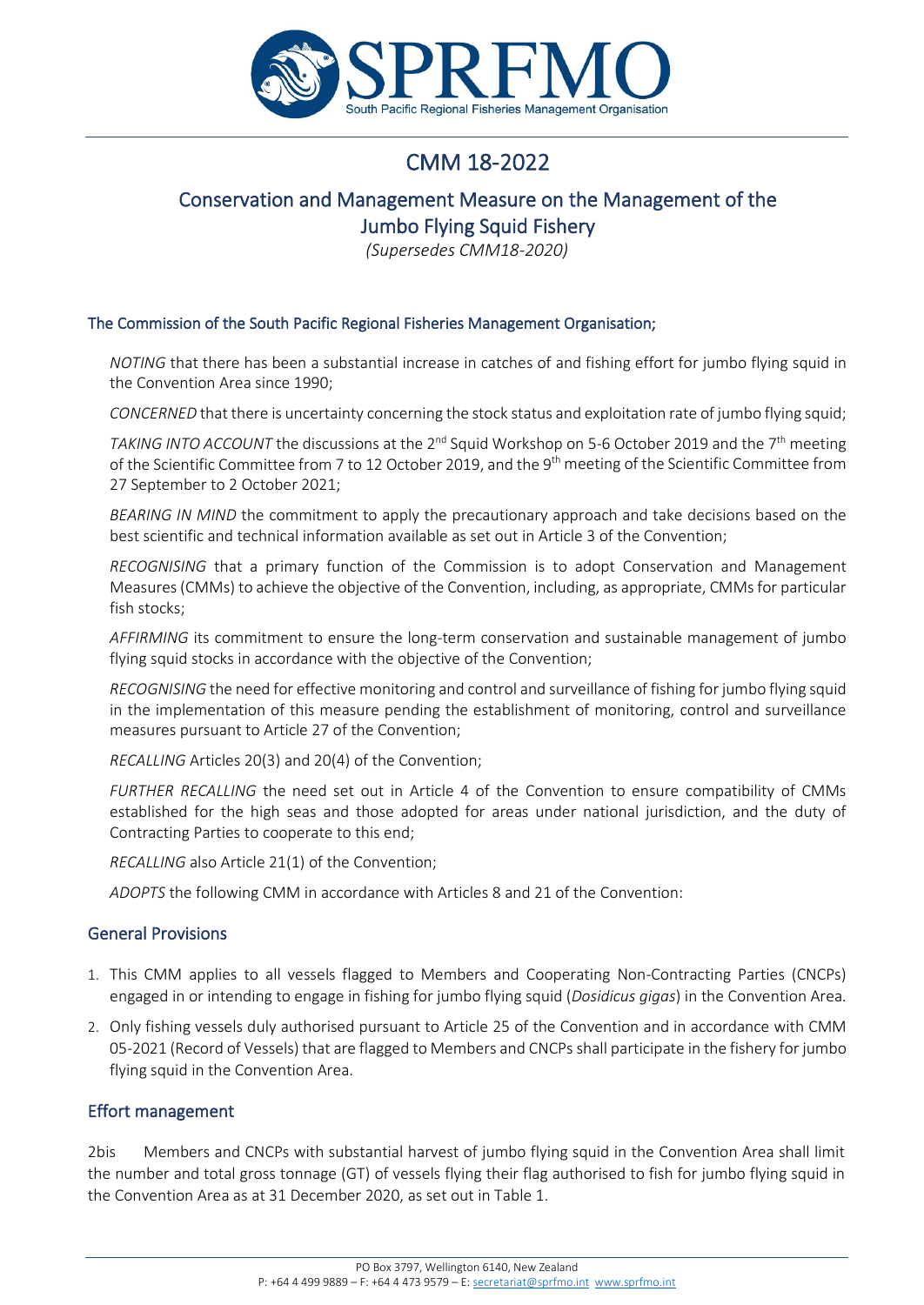

2ter Members and CNCPs without substantial harvest of jumbo flying squid in the Convention Area should refrain from expanding the number and total GT of vessels flying their flag authorised to fish for jumbo flying squid in the Convention Area.

2quater The Commission, at the latest at its 2024 meeting or upon completion of the stock assessment for jumbo flying squid, whichever occurs first, shall reviewparagraphs 2bis and 2ter based on a recommendation from the Scientific Committee.

2quinquies This CMM is not to be considered a precedent for future allocation decisions.

# Data Collection and Reporting

- 3. Each Member and CNCP participating in the jumbo flying squid fishery shall collect, verify, and provide all required data to the Executive Secretary, in accordance with CMM 02-2021 (Data Standards) and using the templates prepared by the Secretariat and available on the SPRFMO website, including an annual catch report detailing catches on a monthly basis. The template for the reporting of catch and effort data shall be developed by the Secretariat and submitted to the Scientific Committee and the Commission for consideration at the annual meeting in 2021.
- 4. The Executive Secretary shall verify the annual catch reports submitted by Members and CNCPs against the submitted data. The Executive Secretary shall inform Members and CNCPs of the outcome of the verification exercise and any possible discrepancies encountered.

# Monitoring and Control

- 5. Members and CNCPs participating in the jumbo flying squid fisheries shall implement a vessel monitoring system (VMS) in accordance with CMM 06-2020 (VMS) and other relevant CMMs adopted by the Commission.
- 6. Each Member and CNCP participating in the jumbo flying squid fishery shall provide the Executive Secretary a list of vessels<sup>[1](#page-2-0)</sup> they have authorised to fish in the fishery in accordance with Article 25 of the Convention and CMM 05-2021 (Record of Vessels) and other relevant CMMs adopted by the Commission. They shall also notify the Executive Secretary of the vessels that have actively fished or engaged in transhipment in the Convention Area within 30 days of the end of each year. The Executive Secretary shall maintain lists of the vessels so notified and will make them available on the SPRFMO website.
- 7. The Executive Secretary shall report annually to the Commission on the list of vessels having actively fished or been engaged in transhipment in the Convention Area during the previous year using data provided under CMM 02-2021 (Data Standards).

# Scientific Committee Reports

8. Members and CNCPs shall provide their annual reports, in accordance with the existing guidelines for such reports, in advance of the 2021 Scientific Committee meeting. Members and CNCPs shall also provide observer data for the 2021 fishing season to the Scientific Committee to the maximum extent possible. The reports shall be submitted to the Executive Secretary at least one month before the 2021 Scientific Committee meeting in order to ensure that the Scientific Committee has an adequate opportunity to consider the reports in its deliberations. Members and CNCPs should notify the Executive Secretary in the event they will not be submitting an annual report together with the reasons for not doing so.

<span id="page-2-0"></span><sup>&</sup>lt;sup>1</sup>Fishing vessels as defined in Article 1 (1)(h) of the Convention.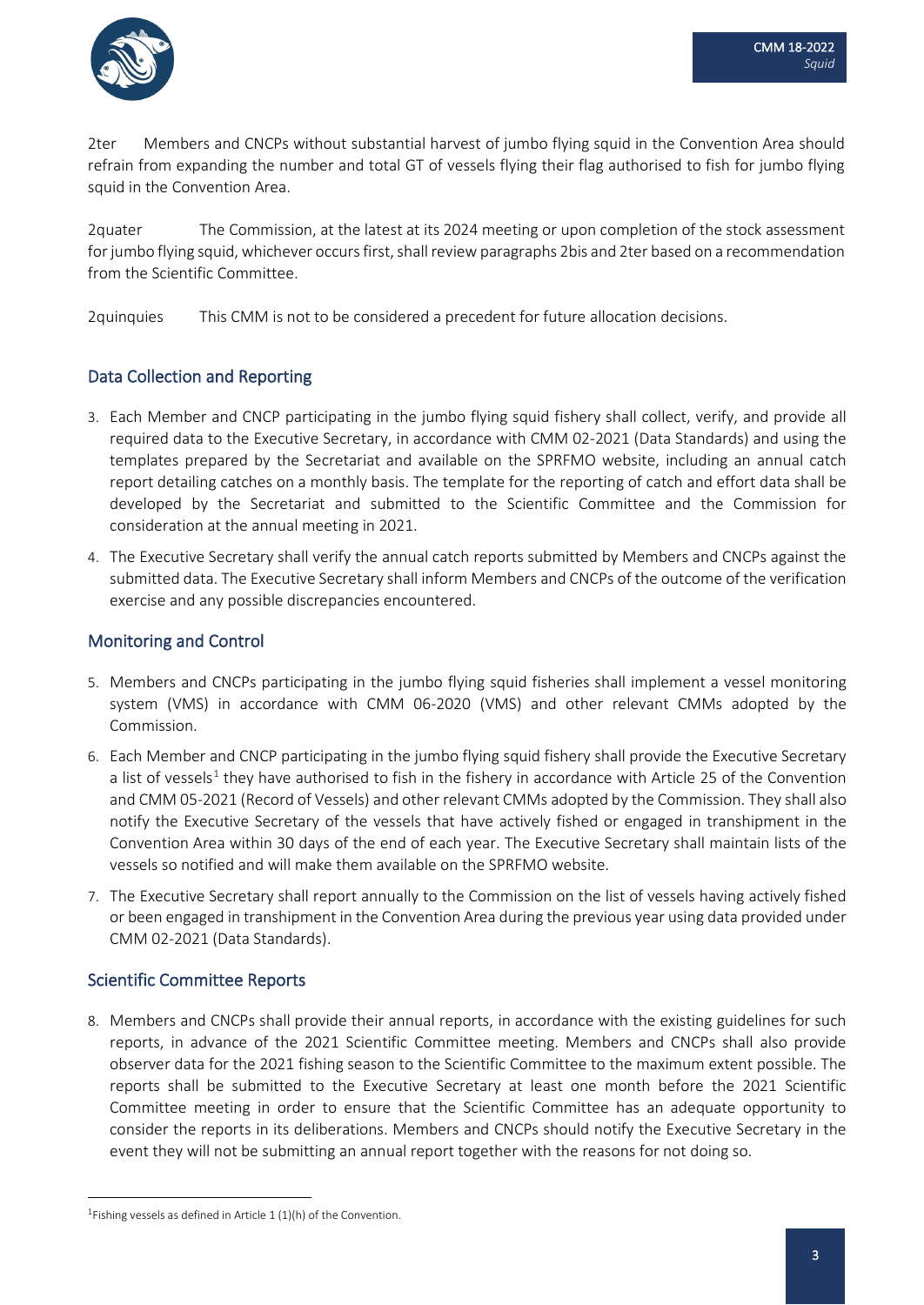

9. The information collected under paragraphs 3 and 8, and any stock assessments and research in respect of the jumbo flying squid fishery shall be submitted for review to the Scientific Committee. The Scientific Committee will conduct the necessary analysis and assessment, in accordance with its SC Multi-annual workplan agreed by the Commission, in order to provide advice on stock status.

### Observer Coverage

10. Members and CNCPs participating in the jumbo flying squid fishery shall ensure a minimum observer coverage of 5 full time at sea observers or 5% of fishing days for vessels flying their flag, and ensure that such observers collect and report data as described in CMM 02-2021 (Data Standards). The Scientific Committee shall review the minimum observer coverage, at the latest at its 2023 meeting and provide advice to the Commission, including in relation to the specificities of different fleet segments, including those up to 15 metres in length.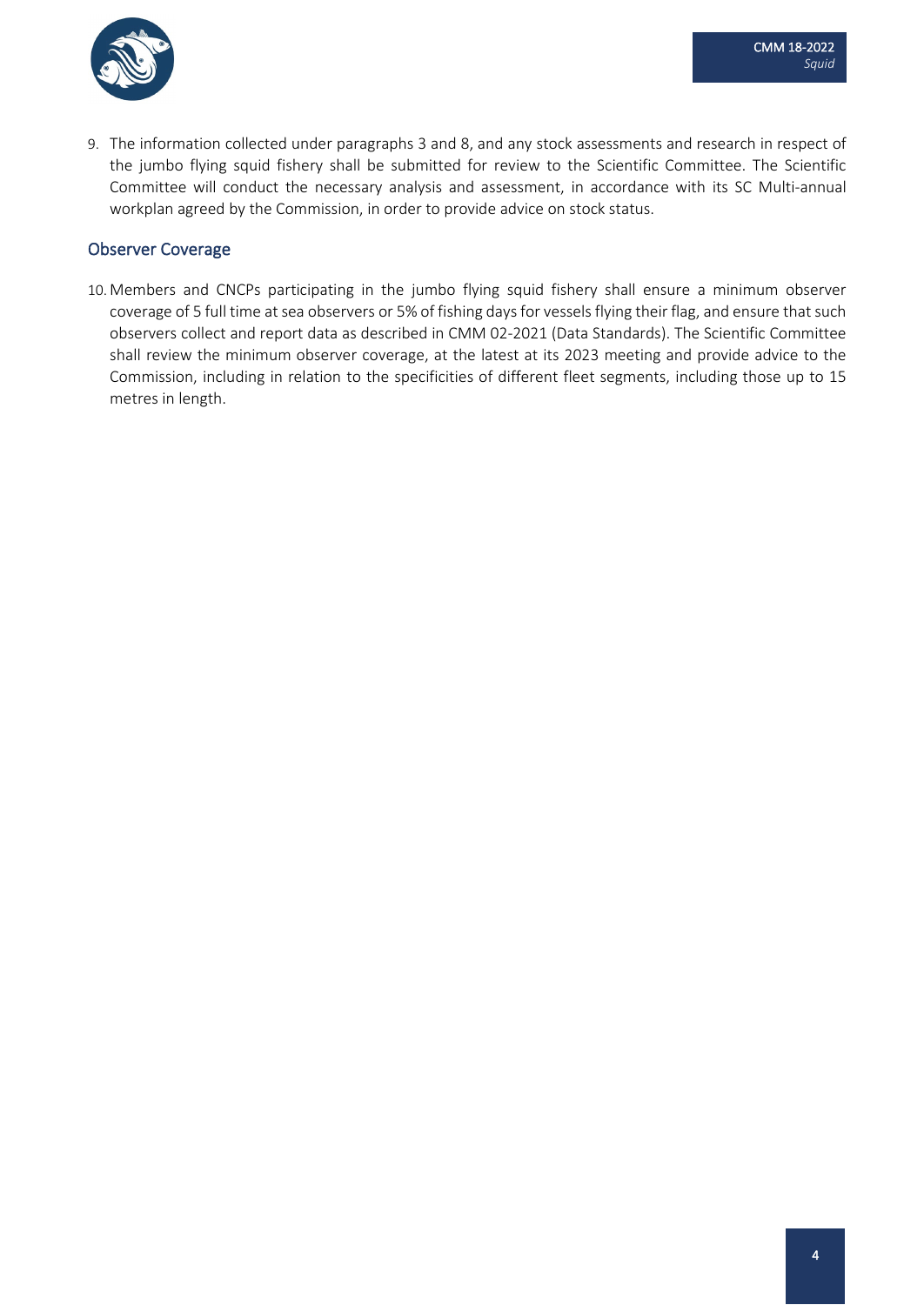

## Special Requirements of Developing States

11. In recognition of the special requirements of developing States, in particular small island developing States and territories and possessions in the region, Members and CNCPs are urged to provide financial, scientific and technical assistance, where available, to enhance the ability of those developing States and territories and possessions to implement this CMM.

### Review

- 12. This CMM shall enter into force on 1 January 2021, except for paragraphs 2bis, 2ter, 2quater and 2quinquies which shall enter into force on 1 June 2022.
- 13. This CMM shall be reviewed by the Commission in 2024. The review shall take into account the latest advice of the Scientific Committee and the Compliance and Technical Committee.